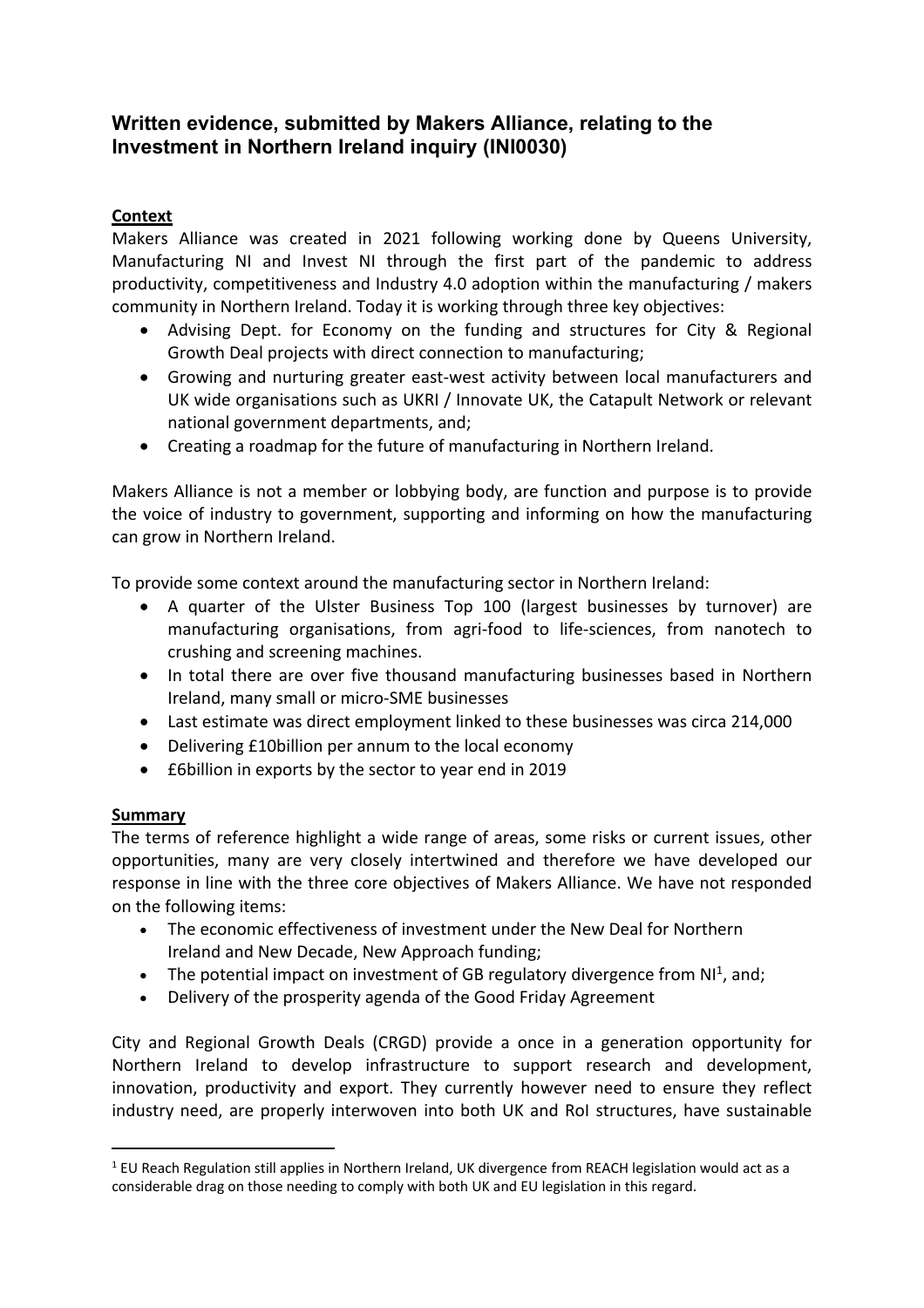business models, enhance and develop skills and have sound governance structures. At this stage there is significant work to do across all these elements.

Business has much to do to ensure it seizes this opportunity, in both the short to medium and the long term. Effective use of the Super Deduction, R&D tax credits and other support is vital to build capability and knowledge. Exerting greater input and influence on curriculum delivery, developing sector attractiveness and diversity coupled with embracing apprenticeships with ambition to export will all ensure sector growth and impact.

### **City & Regional Growth Deals**

The development and implementation of the CRGD deals and associated projects is an opportunity to develop networks, infrastructure and capacity to transform communities, institutions and industry across all parts of the region, with place-based impacts previously not achieved. The context for these investments and backdrop should be seen clearly in terms of the structural issues of the Northern Ireland economy. The Ulster University Economic Policy Centre Competitiveness Index<sup>2</sup> has shown two decades of stagnation and decline in the NI economy with this predicted to grow further in the next decade. CRGD projects and activity provide opportunity across the four key foundational policy areas that can enable restructuring and growth in the local economy:

- Business environment build export and competitiveness, knowledge transfer and activity enabling social inclusion, inclusive growth and ambition;
- Physical infrastructure places and facilities that allow collaboration between businesses and anchor institutions;
- Education and skills can if structured right and industry focused provide the opportunity to build the full range of skills while reshaping the learning and opportunity landscape, and;
- Innovation, research & development this has been at the heart of the CRGD projects and can become a launch pad for further growth in niche areas, unique capabilities or further intellectual property and patents.

These projects however need co-ordination, governance and sustainability. The use of Shared Prosperity, Levelling Up or other mechanisms can help, coupled with growing eastwest collaboration. Furthering the embedding and activity of Innovate UK, enabling ARIA and the wider UK Catapult Network will be fundamental to the success of CRGD. For the manufacturing sector ensuring there is a strong industry voice in this activity is vital. Ensuring that industry and projects can deliver on Design Smarter and Made Smarter solutions is vital. The pilot programmes and ongoing investment in the North West of England around Made Smarter, Be the Business and their engagement with Metro Mayors / LEPs provides a template that NI should consider.

#### **Growing East-West Connectivity**

Closely linked (and noted above) to the future success of the CRGD projects is the improvement and connection between regional institutions, businesses and government and national resources. A legacy of the past along with a reflection of the EU structural funding (and historic category 1 status) has meant business has been driven through the

<sup>&</sup>lt;sup>2</sup> https://www.ulster.ac.uk/ data/assets/pdf\_file/0011/797285/Competitiveness-Scorecard-for-NI.pdf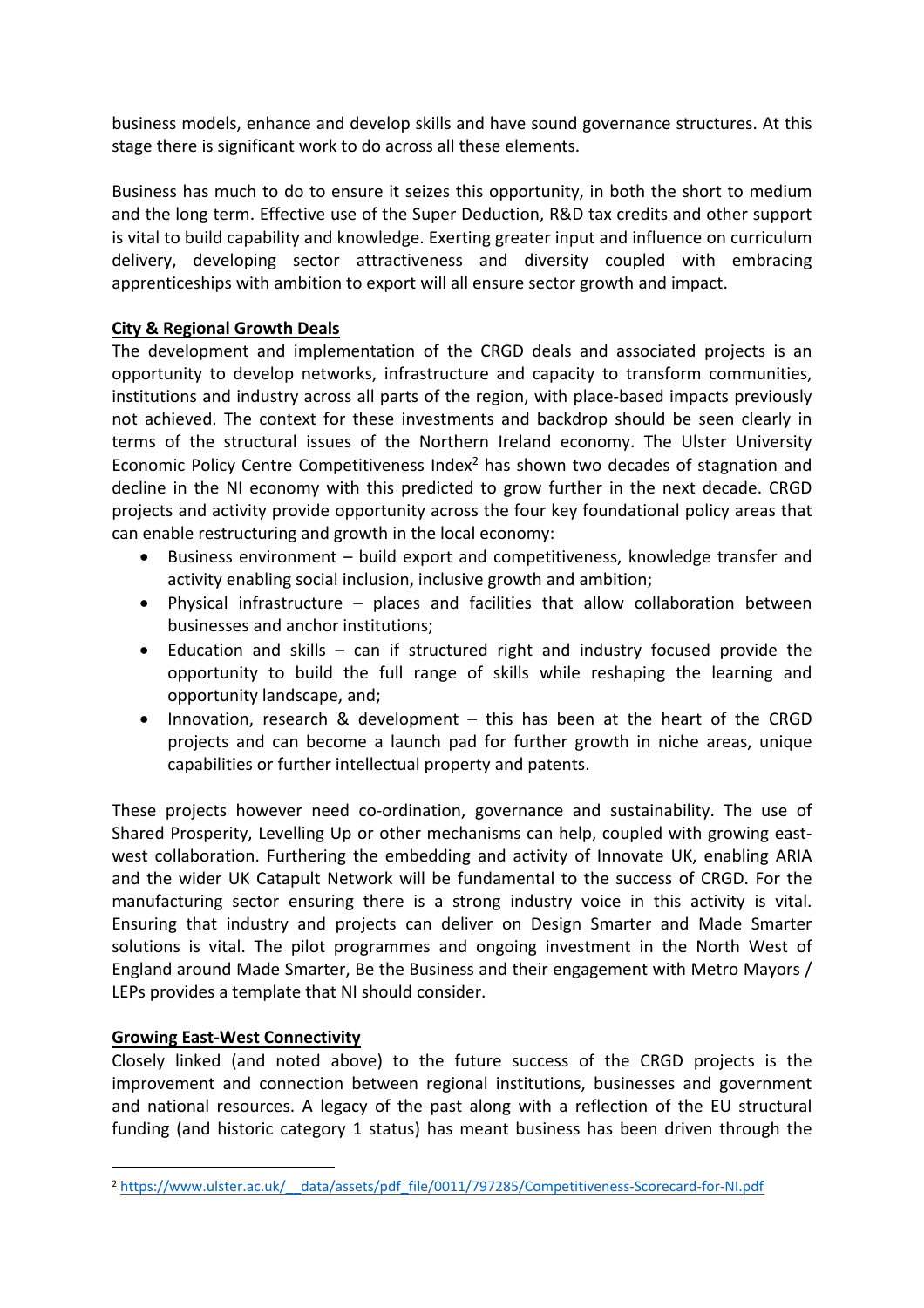nature of funding to work alongside LEDU / IDB and over the last two decades Invest Northern Ireland. The nature of this funding has been, overall, on a case by case, noncompetitive nature in comparison to BEIS / Innovate UK funding which would be themed and competitive. This creates behaviours and habits, closely linked to the scale and nature of the businesses, place based culture and lack of any incentive for national organisations to get involved.

Where this connectivity has happened, we have seen growth, engagement and changes in approach. The Digital Catapult has not been the sole catalyst or driver across that sector, but it's activity and reach has supported the growth of the technology, cyber security and AI activity. The interest of key UK institutions, such as Turing Institute, are testament to this. Another example is the vision of Invest Northern Ireland to enable the local growth of the ADS activity in the region. This has over the past decade seen the region with some of the greatest take up of the SC21 supply chain excellence program, ATI investment in conjunction with Queens University Belfast and reflected in the appointment of Sir Michael Ryan as Industry Co-Chair of the UK Aerospace Growth Partnership<sup>3</sup>.

Northern Ireland manufacturing has much to offer, however from a public procurement and wider activity it is missing out. The opportunity to level-up is clear, for example NI receives only a quarter of the defence spend of Scotland and over twenty-five times less than the south-east of England. As region EU structural funds have been key to developing some important clusters, the appropriate use of new UK funding mechanisms and wider engagement of national organisations is vital in both sustaining and widening this. Whether this is through minimum spending targets is unclear, however informed solutions can and must be sought to address and ensure a regional, place-based opportunity is not wasted when linked to the CRGD projects and HM Treasury expectations from these.

A key element of this activity must be on the de-carbonisation of the regional energy and the associated opportunity for sustainable, reduced cost energy. With some key local industry spending the equivalent of their research and development budget on increased energy costs the impact of doing nothing or not being ambitious is potentially catastrophic. As a place, Northern Ireland has three critical renewable sources of energy in abundance: wood, water and wind. Key local manufacturing and technology businesses such as Balcas, Wrightbus, Catagen, Bloc Blinds and Energy Store are examples of where innovation, opportunity and impact can be created. Investment by businesses such as Spirit Aerosystems and Thompson Aeroseating are looking to accelerate FlyZERO focus in the aerospace sector.

Investment, appropriate and informed public procurement and collaboration can see these and others provide good work, skills and environmental impact both locally, nationally and internationally. There is the opportunity to create a real and impactful NetZERO super cluster in the region and help build a circular economy coupled to Smart Cities and other UK policy focuses.

<sup>&</sup>lt;sup>3</sup> Sir Michael Ryan is the GM and Vice President of Spirit Aerosystems in Belfast, has been a longstanding member of the Economic Advisory Group to DfE in NI and is currently voluntary Chair of Makers Alliance.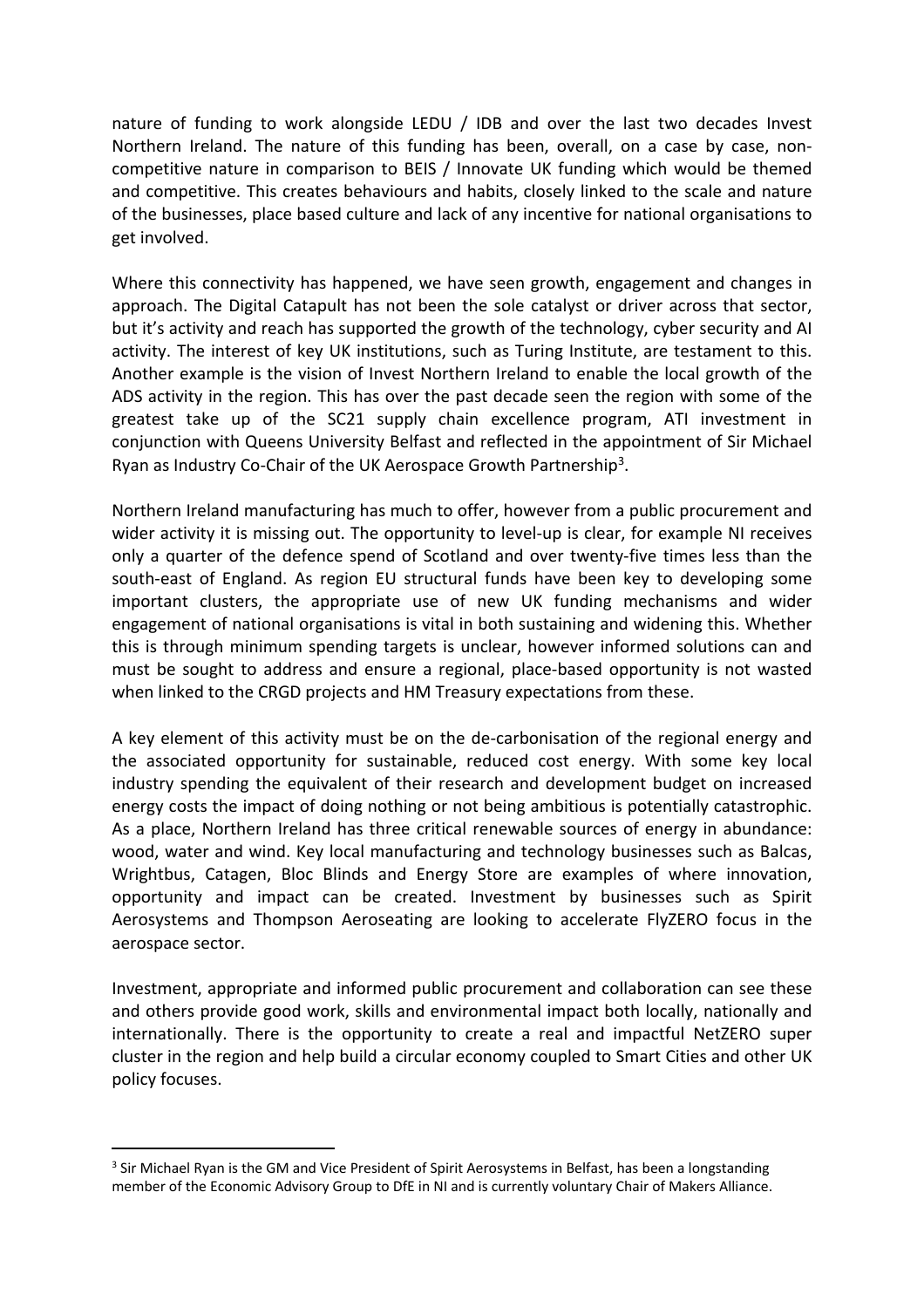#### **Roadmap for Manufacturing**

Many of the areas outlined in the terms of reference for evidence are reflected in the future roadmap for manufacturing in Northern Ireland. Currently the roadmap is focusing on seven key themes. These are outlined below (in no order) and with some comment against each as to how they relate to this call for evidence.

This has not been created in isolation. Working closely in conjunction with Manufacturing NI and a panel of eighteen industrialists from across the manufacturing sector, these key themes reflect their input and wider engagement with manufacturing businesses, local and regional government. Recent engagement highlighted:

- Supply chain and raw material availability driven by wider global issues and pandemic were universal, though many hope it is not a medium-long term issue;
- Labour and skills were the number one issue through to medium term and a sustained issue (predominately around skills) in the long term;
- Energy and environmental issues were seen as a consistent long-term risk;
- Only aerospace supply chain businesses were seeing sales as an immediate through to medium term issue, this creates concern locally and nationally for UK's position as second largest global supplier, and;
- Competitiveness and productivity were recognised as a key priority, closely coupled to innovation and technology.

*Skills & Labour* – in the immediate labour, due to a mix of pandemic / growth / Brexit, has created a bottleneck challenge for manufacturers, this is closely linked to a consistent disinvestment by the NI Executive in skills since 2011. We are now spending thirty percent less on TVET / FE / skills in real terms than a decade ago. The impact of the Apprenticeship Levy as a tax on business in Northern Ireland should not be underestimated. The private sector is spending over £35m on the levy with none of the money returned to the NI Executive spent on apprenticeships or wider skills activity. There is breadth of opportunity for industry and government to work collaboratively on sector attractiveness, provision of quality work experience (in place of careers advice), build workforce diversity and properly embed lifelong learning in the workplace. Urgent and structural reform of the skills ecosystem to reflect near neighbours such as Scotland or Republic of Ireland could act as catalyst for long term impact in this area.

*Physical Infrastructure* – while there is still need to focus on road, digital and rail infrastructure, the focus for the sector is delivering the physical infrastructure from CRGD projects that will create and drive future manufacturing success. As industry we see real opportunity and possibility in the CRGD projects. The rationale, knowledge and potential these projects can bring can give rise to new sectors, create potential FDI opportunity and bridge gaps that currently inhibit growth. Lessons from previous similar activity must be learnt. Industry needs and engagement is paramount, strong governance critical and financial models of sustainability not reliant on government funding paramount.

*Energy & Environment* – energy costs are spiraling, but prior to current cycle, Northern Ireland has a history of high energy costs and an over reliance on fossil fuels. This poses